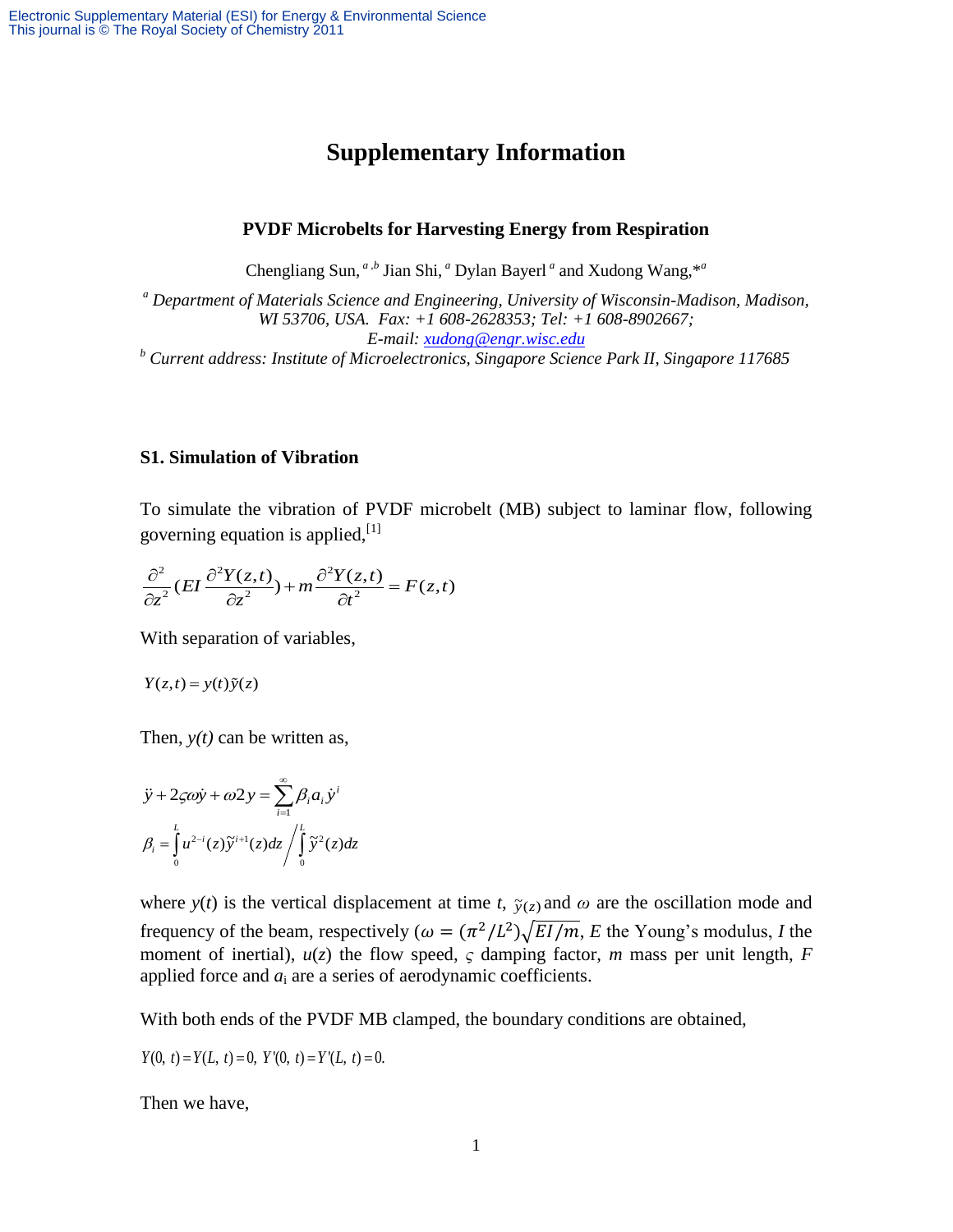$$
\tilde{y}_n(z) = \cosh \frac{(2n+1)\pi z}{2L} - \cos \frac{(2n+1)\pi z}{2L} - A_n(\sinh \frac{(2n+1)\pi z}{2L} - \sin \frac{(2n+1)\pi z}{2L})
$$

And *y(t)* was numerically solved by Runge-Kutta method.



**Figure S1.** Simulated oscillation of a PVDF MB excited by a constant disturbance. Inset is the schematic cross-section geometry of the MB.

Figure S1 shows the simulated oscillation of a PVDF microbelt with dimension of 20  $\mu$ m (thickness)  $\times$  2 cm (length)  $\times$  2 mm (width) under wind speed of 1.4 m/s. Here, density of PVDF is 1780 kg/m<sup>3</sup>; Young modulus is 1.1 GPa; damping factor  $\varsigma$  is 0.0005. Aerodynamic coefficients used in the calculation are experimental values acquired from large-scale models, where  $a_0$ ,  $a_1$ ,  $a_2$ ,  $a_3$ , and  $a_4$  are 0, 1.9142, 34.789, -170.97 and -22.074, respectively. The resonant frequency is calculated to be 252 Hz.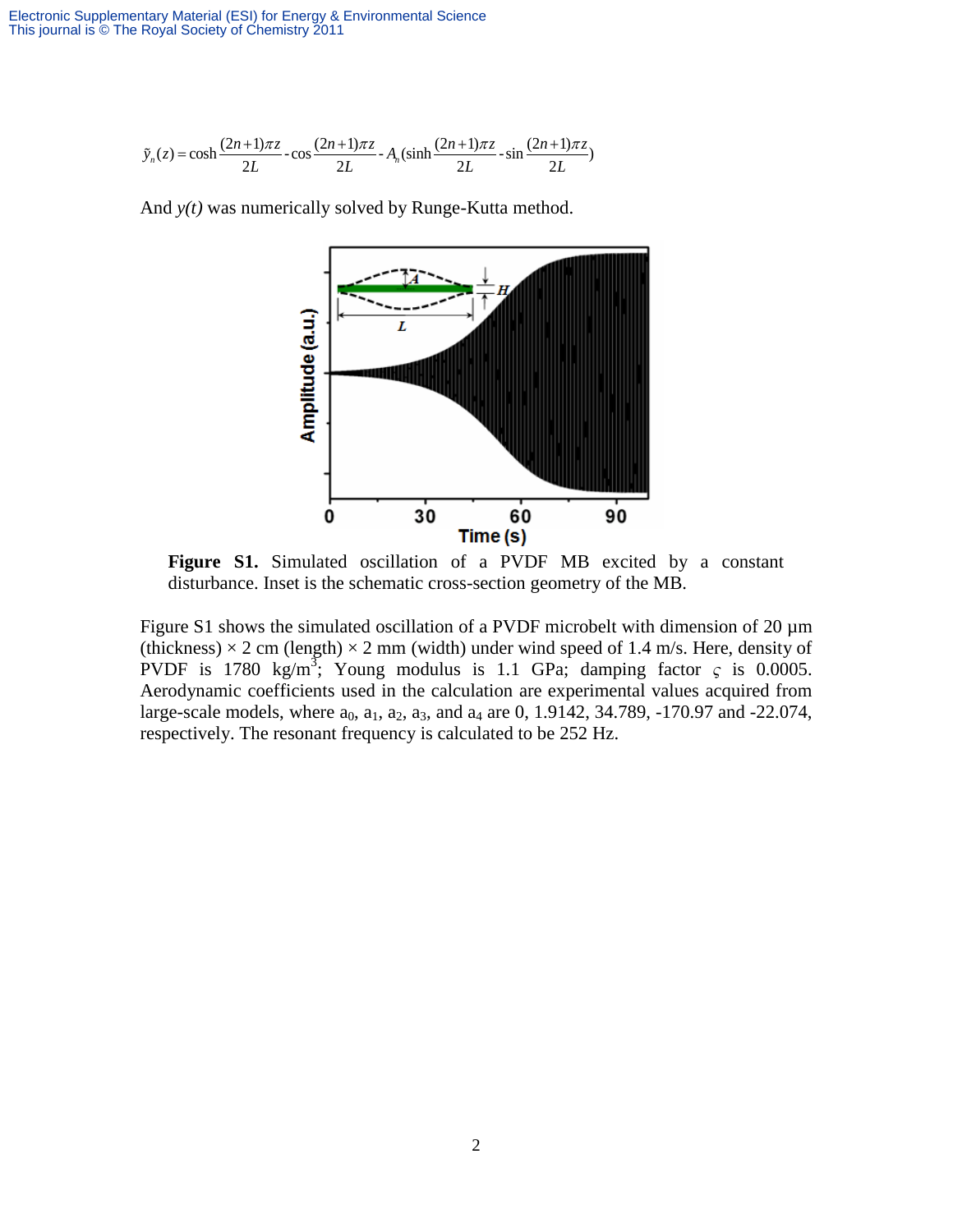### **S2. Calculation of Voltage and Power Output**

To predict the output voltage, in details, shape and amplitude of the PVDF MB at its maximum osccilation amplitude were aquired first based on the procedure described in **S1**, as shown in Fig. S2.



**Figure S2.** Shape and amplitude of PVDF microbelt subject to lamilar flow. Dimension of belt and flow speed are same as the one in Fig. S1.

Second, the overall length of the PVDF MB at its maximum oscilation amplitude  $(L')$ was obtain by integration shape curve shown in Fig. S2. Thus, the maximum strain could be extracted,

$$
\varepsilon = \frac{L'-L}{L}
$$

where  $L$  is the original length of the PVDF MB. To be noticed, when the strain was larger than 5%, we assume the film reaches its maximum tolerable strain.<sup>[2]</sup>

The voltage is aproximately estimated by,

$$
V = \frac{Q}{C} = \frac{DA}{C} = \frac{d_{31}\varepsilon EA}{\varepsilon_r \varepsilon_0 \frac{A}{d}} = \frac{d_{31}\varepsilon Ed}{\varepsilon_r \varepsilon_0}
$$

where  $Q$  is the generatrated charge upon deformation,  $C$  is capacitance,  $D$  is charge displacement, *A* is the electrode area, *E* is Young's modulus,  $\varepsilon$  is strain,  $\varepsilon_r$  and  $\varepsilon_0$  are relative permittivity (12.4)<sup>[3]</sup> and electric constant, respectively,  $d_{31}$  is piezoelectric coefficient  $(16 \text{ pC/N})^{[3]}$  and *d* is the thickness of belt.

Based on this agorithm, the maximum possible open circuit voltages were calcualted as functions of air flow speeds from 0.2 m/s to 3 m/s and PVDF film thickness from 0.1 µm to 45 µm. In the calcualtion, the length and width of the PVDF MB were kept as constents which are 2 nm and 2mm, respectively. This relationship was plotted as shown in Figure S3.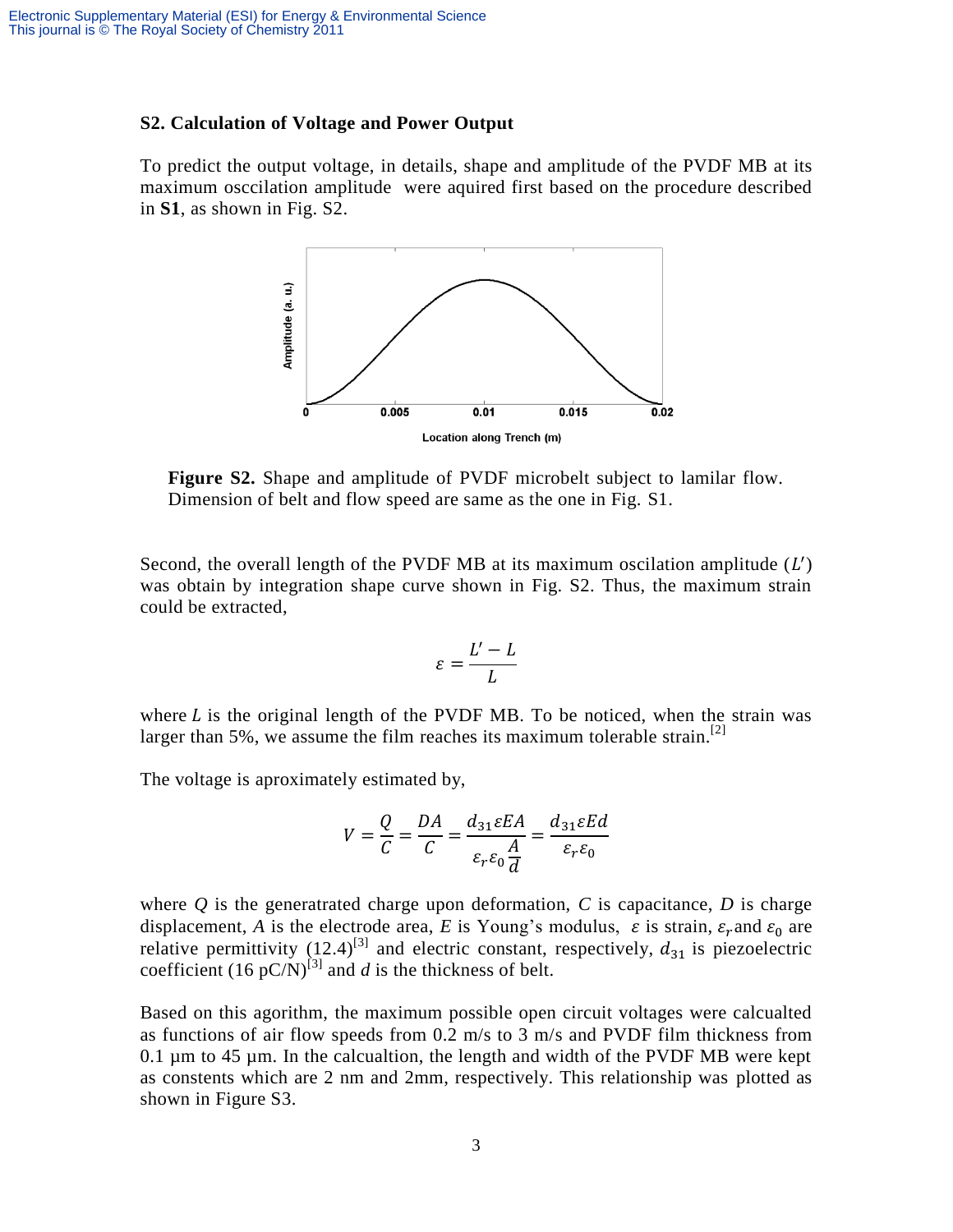

can be produced by a PVDF film under different air flow speed and film thickness.

With the calculated maximum open circuit voltage output, corresponding electric power was also calculated following the procdure discribed in the main content. The power versus film thickness and wind speed was plotted, as shown in Figure S4.



**Figure S4.** Plot of the calculated maximum electric power output of a PVDF film under different air flow speed and film thickness.